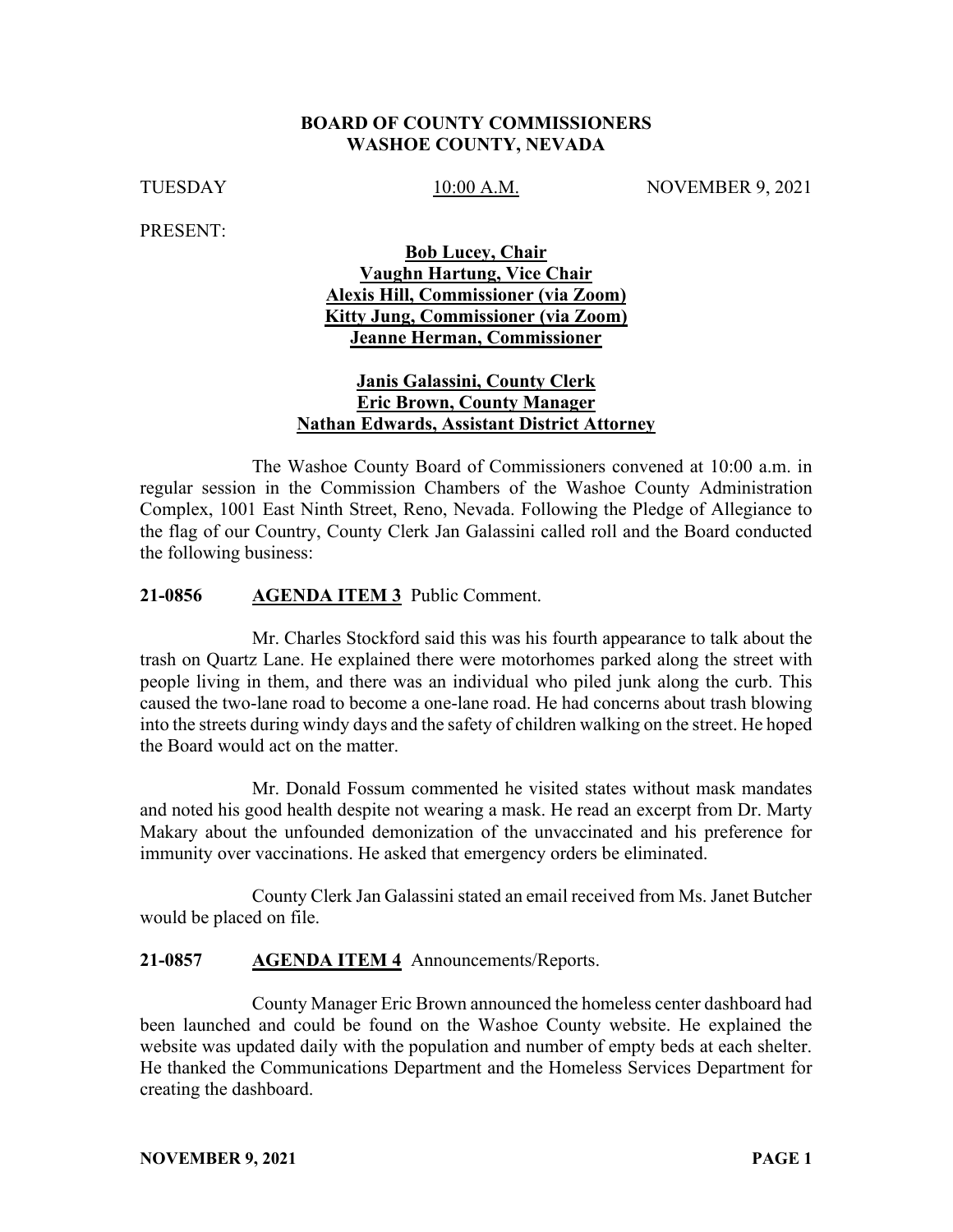Vice Chair Hartung asked for a presentation on the timeline for a light at Sunset Springs Lane and Pyramid Highway. Noting a recent fatality on Eagle Canyon Drive, he asked to talk about ways to deal with traffic calming. He suggested staff put together a dashboard and give periodic updates on traffic calming requests from the commissioners. He offered his assistance to Commissioner Herman regarding the issues Mr. Charles Stockford spoke about in public comment. He asked for an agenda item to discuss the formation of a coalition to initiate cleanups using money from each commissioner's funds.

Commissioner Hill noted she had heard from constituents asking about the Emergency Rental Assistance Program, and she requested a presentation after the program was in place.

Chair Lucey voiced his shared concern with Vice Chair Hartung regarding traffic calming issues, and mentioned he had three locations within District 2 that needed to be addressed. He asked for the commissioners' location request lists and potential funding plans. He thanked veterans and their families for their sacrifice to make this country a democratic and free society.

Chair Lucey had heard there were discussions with the Nevada Department of Transportation (NDOT) about the advance warning system going away, opining that the systems were valuable. He said engineers followed common code, but each instance was different and needed to be addressed with uniformity across the country. Adherence to a specific location would be best, he thought. He asked that NDOT come to a meeting to talk about the system and their plans.

Vice Chair Hartung explained NDOT would eliminate several of the advance warning systems and turn them into constant flashers. The advance warning system, he thought, was essential for Pyramid Highway. He thanked Commissioner Hill for her contributions to the community which had been approved in agenda items 8D1 and 8D2 at the October 26 meeting.

# **PROCLAMATIONS**

**21-0858 5A1** Proclaim November 11, 2021 as Veteran's Day.

County Manager Eric Brown introduced the item, but the veterans were not present in Chambers. Due to their absence, agenda items 6 through 11 were opened and heard. Item 5A1 was resumed after Agenda Item 11.

\* \* \* \* \* \* \* \* \* \* \*

Chair Lucey recognized the importance of honoring the veterans every day of the year. A video was played of Assistant to the County Manager Erick Willrich speaking about his military service.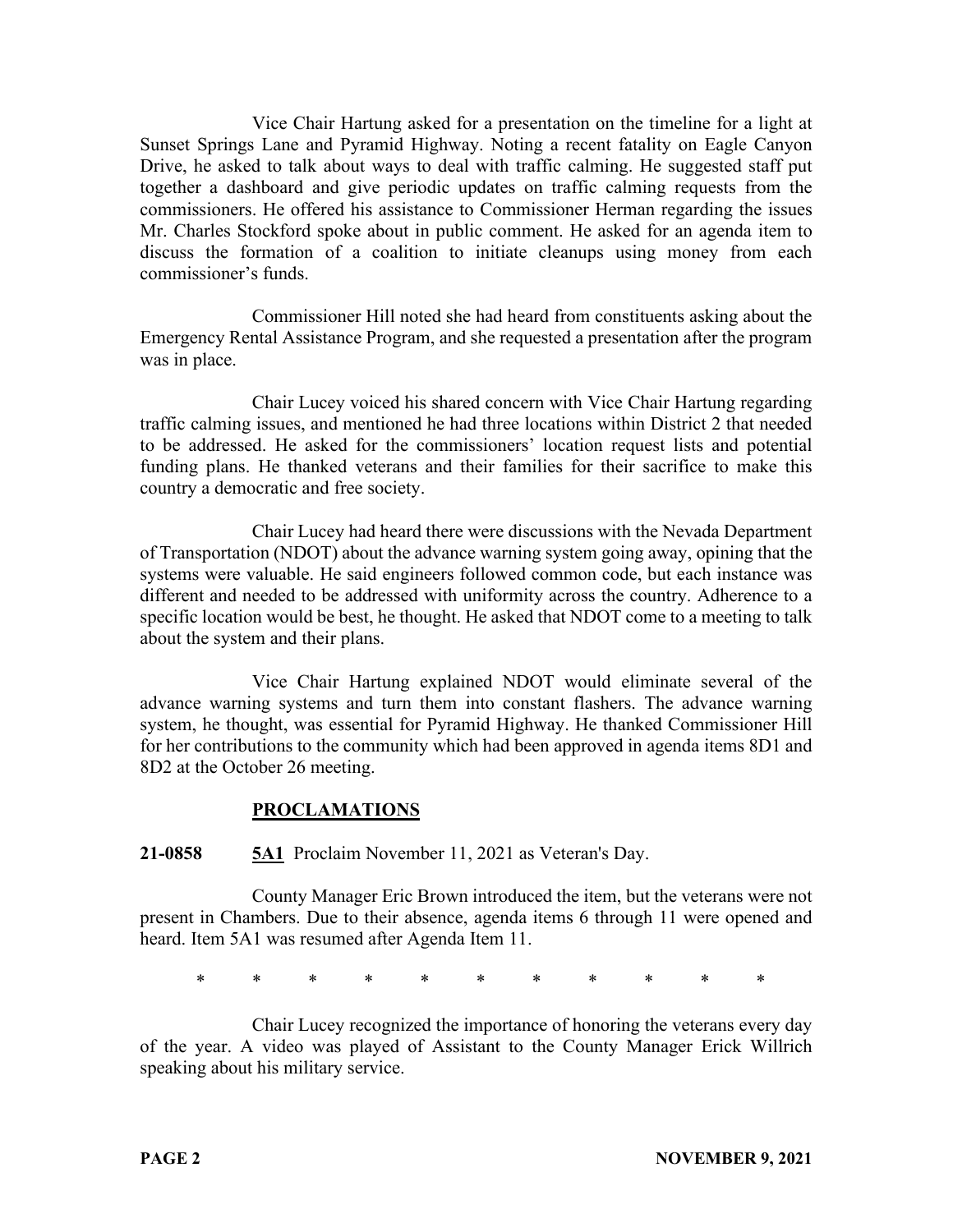### **DONATIONS**

- **21-0859 6A1** Recommendation to: (1) accept a donation from an anonymous donor to Washoe County Human Services Agency Indigent Services Fund in the amount of [\$10.00] retroactive October 12, 2021; and (2) accept a donation from The Council of State Government to the Washoe County Human Services Indigent Services Fund in the amount of [\$700.00] retroactive March 21, 2017; and direct the Comptroller's Office to make the necessary budget amendments. Human Services Agency. (All Commission Districts.)
- **21-0860 6A2** Recommendation to: (1) acknowledge various items donated totaling an estimated market value of [\$6,733.00]; and (2) accept donations from various donors to Washoe County Human Services Agency Child Protective Services Fund to support welfare activities in the amount of [\$4,011.05] retroactive for the period July 1, 2021 through October 15, 2021; and direct the Comptroller's Office to make the necessary budget amendments. Human Services Agency. (All Commission Districts.)
- **21-0861 6A3** Recommendation to: (1) acknowledge various items donated totaling an estimated market value of [\$14,143.00]; and (2) accept a donation from the Keiser Family Trust to the Human Services Agency - Senior Services Fund to support the Senior Citizens Pool Hall in the amount of [\$52,157.57]; and (3) accept donations to the Human Services Agency - Senior Services Fund to support operations of the Washoe County Senior Centers in the amount of [\$2,140.55] retroactive for the period July 1, 2021 through October 15, 2021; and direct the Comptroller to make the necessary budget amendments. Human Services Agency. (All Commission Districts.)

Chair Lucey thanked all individuals who donated to the Human Services Agency, saying it was important to the County to support life from birth to death.

There was no response to the call for public comment.

On motion by Vice Chair Hartung, seconded by Chair Lucey, which motion duly carried on a 5-0 vote, it was ordered that agenda items 6A1 through 6A3 be accepted.

#### **CONSENT AGENDA ITEMS** – 7**A1 THROUGH 7H1**

- **21-0862 7A1** Recommendation to acknowledge receipt of the Washoe County Water and Sanitary Sewer Financial Assistance Program Status Report as of September 30, 2021. Community Services. (All Commission Districts.)
- **21-0863 7B1** Recommendation to acknowledge receipt of the Interim Financial Report for Washoe County Governmental Funds for the Three Months Ended September 30, 2021 - Unaudited. Comptroller. (All Commission Districts.)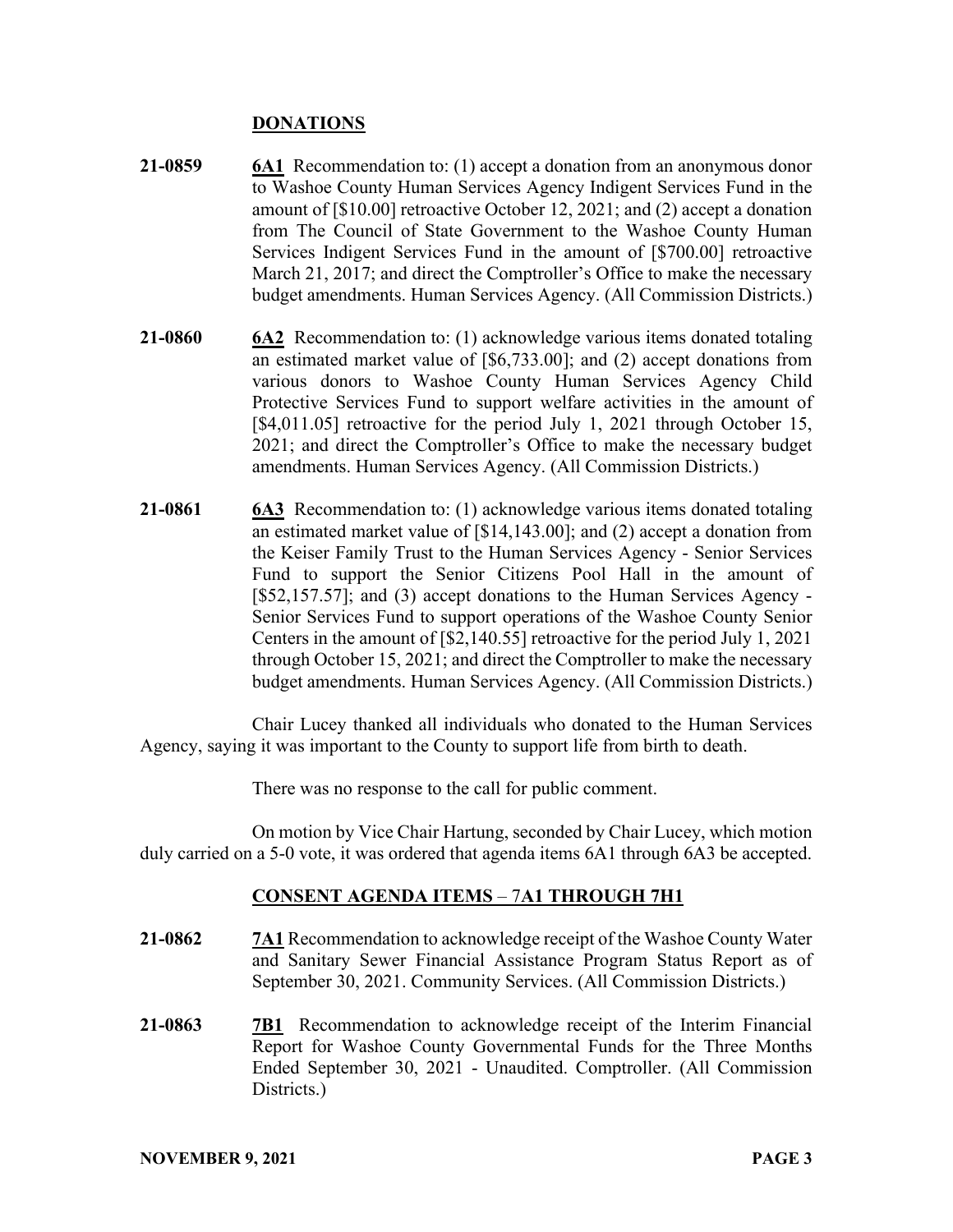- **21-0864 7C1** Recommendation to recognize pursuant to NRS 288.160, the Washoe County Alternative Sentencing Officers Association (WCASOA) of having the right to represent and be the exclusive bargaining agent of the full-time Alternative Sentencing Officer and full-time Department of Alternative Sentencing Sergeants (excludes intermittent-hourly). If recognized, the WCASOA, as the exclusive bargaining unit, may commence in bargaining for a contract effective July 1, 2022. [No fiscal impact associated with recognition of the new bargaining unit.] Human Resources. (All Commission Districts.)
- **21-0865 7D1** Recommendation to accept a U.S. Department of Health and Human Services, Health Resources and Services Administration subgrant award from Zero to Three: National Center for Infants, Toddlers and Families in the amount of [\$75,000; no County match requirement]; retroactive from September 30, 2021 through September 29, 2022 to support the Safe Babies Court Team program; retroactively authorize the Director of the Human Services Agency to execute subaward agreement and related documents; and direct the Comptroller to make necessary budget amendments. Human Services Agency. (All Commission Districts.)
- **21-0866 7E1** Recommendation to approve Commission District Special Fund disbursement in the amount of [\$2,500] for Fiscal Year 2021-2022; District 3 Commissioner Kitty Jung recommends a [\$2,500] grant to the Glenn Duncan STEM Academy to provide funds for the completion of an exterior mural; approve Resolution necessary for same; and direct the Comptroller's Office to make the necessary disbursement of funds. Manager's Office. (Commission District 3.)
- **21-0867 7F1** Recommendation to approve an overfill time exception of two bailiff positions for a specified period not to exceed 23 weeks in order for recruits to attend the next law enforcement academy and obtain training, direct Budget to make the necessary adjustments, and authorize Human Resources to allow the necessary staffing changes. Pursuant to Washoe County Code, 5.210 an overfill appointment is limited to a six week overlap between the employee who is resigning the position and the incoming employee and it does not increase the number of permanent positions. [Net fiscal impact is estimated at \$74,931.00]. Reno Justice Court. (All Commission Districts.)
- **21-0868 7G1** Recommendation to approve the Interlocal Agreement Extraditions between County of Washoe on behalf of the Washoe County Sheriff's Office and the City of Sparks on behalf of the Sparks Police Department in an amount not to exceed [\$35,000.00] to be paid to the Washoe County Sheriff's Office Consolidated Extraditions Unit for the processing of extraditions and transportation of prisoners for the Sparks Police Department, for the retroactive period of June 30, 2021 to the expiration date of June 30, 2023. Sheriff. (All Commission Districts.)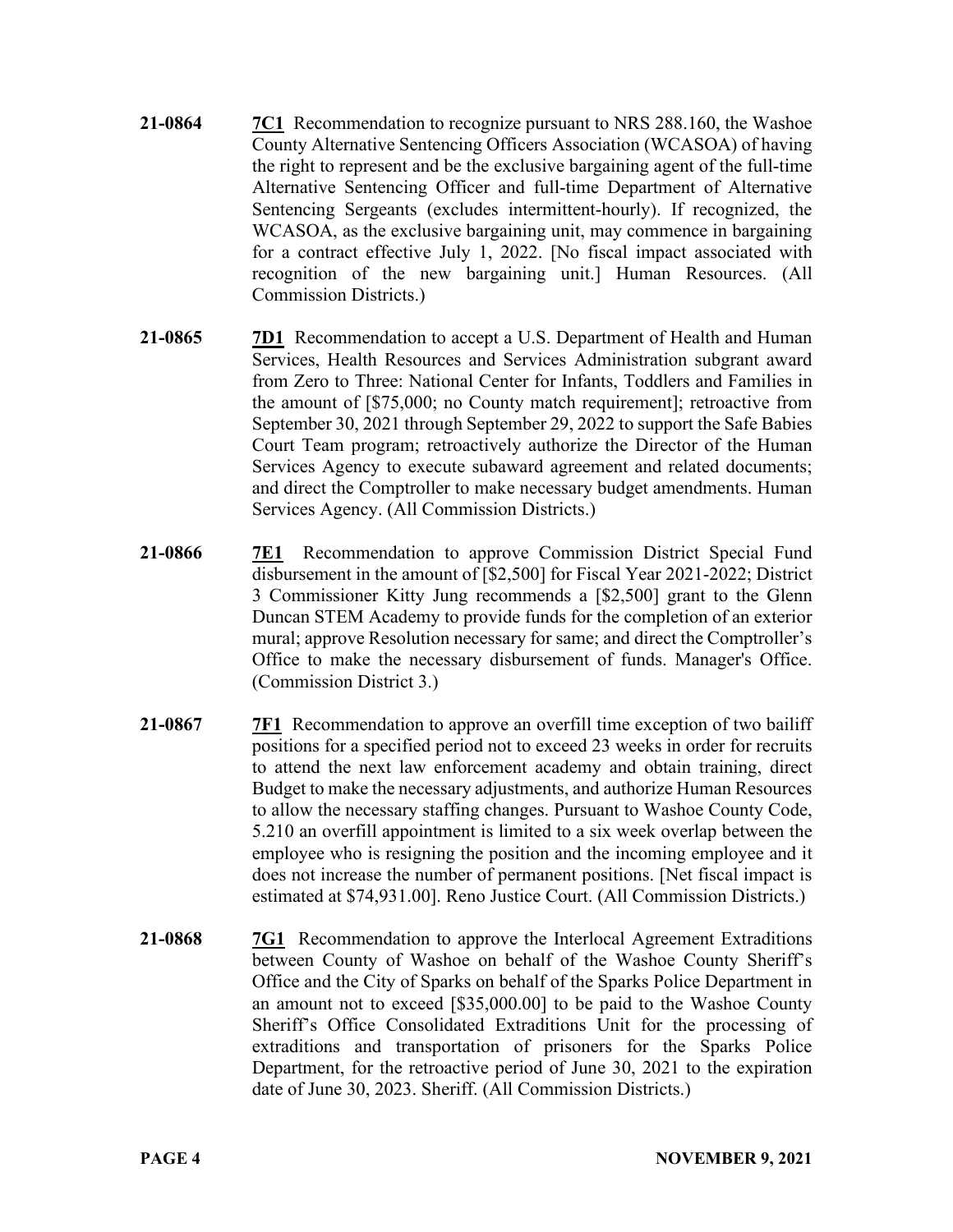**21-0869 7H1** Recommendation to accept Treasurer's status report for the period ending October 31, 2021, of payment of refunds and interest since last update in the amount of \$1,941,135 on certain property tax overpayments for residential properties at Incline Village/Crystal Bay, in compliance with the October 21, 2019 Order issued by the District Court in Village League to Save Incline Assets, Inc., et.al. vs. State of Nevada, et.al., Case No. CV03-06922, as modified and clarified by the settlement agreement regarding the processing of refunds. Treasurer. (All Commission Districts.)

There was no response to the call for public comment on the consent agenda items listed above.

On motion by Vice Chair Hartung, seconded by Commissioner Herman, which motion duly carried on a 5-0 vote, it was ordered that consent agenda items 7A1 through 7H1 be approved. Any and all resolutions or interlocal agreements pertinent to consent agenda items 7A1 through 7H1 are attached hereto and made a part of the minutes thereof.

#### **BLOCK VOTE – 9 AND 10**

**21-0870 AGENDA ITEM 9** Recommendation and possible action to approve a Settlement Agreement wherein Washoe County will agree to pay Fleetwood Corporation the amount of \$150,000 for construction and placement of the Pleasant Valley Sewer Interceptor over parcels of property in which Fleetwood holds geothermal and surface rights. District Attorney. (All Commission Districts.)

There was no response to the call for public comment.

On motion by Vice Chair Hartung, seconded by Commissioner Hill, which motion duly carried on a 5-0 vote, it was ordered that agenda item 9 be approved.

**21-0871 AGENDA ITEM 10** Recommendation to approve budget amendments totaling an increase of [\$272,727.00] in both revenue and expense to the FY22 Tobacco Control Program for youth vaping prevention grant retroactive to July 1, 2021 through June 30, 2022 and direct the Comptroller's office to make the appropriate budget amendments. Health District. (All Commission Districts.)

There was no response to the call for public comment.

On motion by Vice Chair Hartung, seconded by Commissioner Hill, which motion duly carried on a 5-0 vote, it was ordered that agenda item 10 be approved and directed.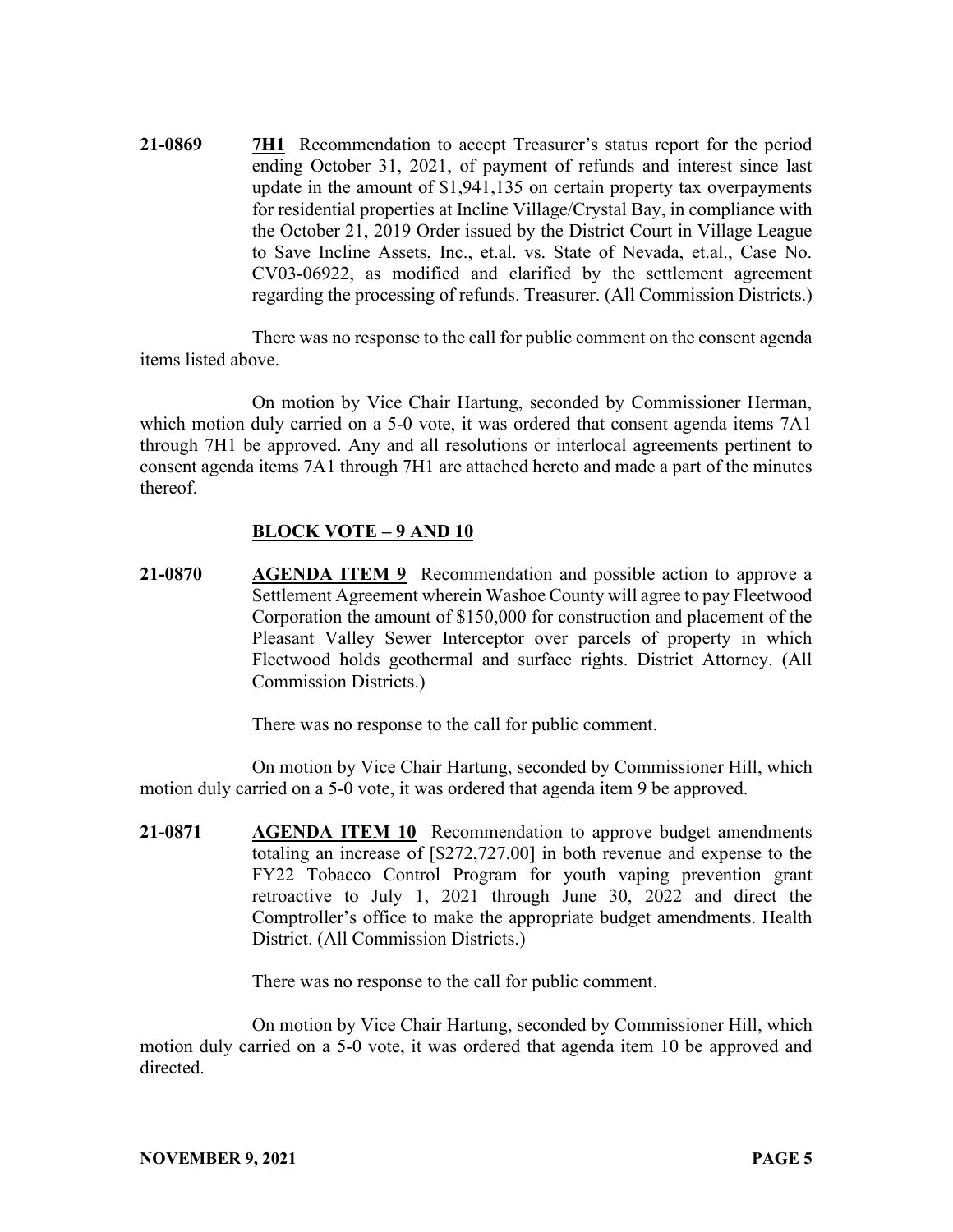**21-0872 AGENDA ITEM 8** Recommendation to accept the William N. Pennington Foundation grant [in the amount of \$539,647 with a Washoe County cash match in the amount of \$332,000] for improvements to the Bowers Mansion Pool Facility; and approve the Grant Agreement with grant period of one year from notice to proceed; and authorize the Community Services Department Director to sign the Grant Agreement, reports, and any subsequent documents related to the grant on behalf of the County; and direct the Comptroller's Office to make the necessary budget amendments. Community Services. (Commission District 2.)

Chair Lucey thanked the William N. Pennington Foundation for their donation. He commented the facility was historic as a recreation place, and the donation would keep the pool operational, which had been expensive and difficult to maintain with the decimated Parks Department budget. Under Manager Eric Brown's management, he opined, the County had done a good job of reinvigorating the parks budget; however, it would take time to build up funds. Vice Chair Hartung said the foundation had an impact everywhere in the community, and he was grateful the foundation was able to continue Mr. Pennington's generosity.

There was no response to the call for public comment.

On motion by Vice Chair Hartung, seconded by Chair Lucey, which motion duly carried on a 5-0 vote, it was ordered that Agenda Item 8 be accepted, approved, authorized, and directed.

#### **PUBLIC HEARING**

**21-0873 AGENDA ITEM 11** Public Hearing: Possible adoption of a resolution adopting Master Plan Amendment Case Number WMPA21-0005 (North Valleys Character Management Area (CMA) Mapping) to adopt amendments to the Washoe County Master Plan, North Valleys Area Plan, Appendix A- Character Management Plan Map to remove the North Valleys Rural Character Management Area (RCMA) from 251 of 421 affected parcels as listed in Attachment A- Noticing Map, in order to correct nonconforming regulatory zones, exempting the parcels within the Horizon Hills Subdivision. Of the 251 parcels which are the subject of this request, 98 parcels were formally in the Reno-Stead Corridor Joint Plan area and 153 parcels in the vicinity are almost completely surrounded by the City of Reno.

If approved, authorize the Chair to sign the resolution to that effect. Final approval is subject to a finding of conformance with the Truckee Meadows Regional Plan by the regional planning authorities. Community Services. (Commission District 5.)

The Chair opened the public hearing by calling on anyone wishing to speak for or against adoption of said ordinance.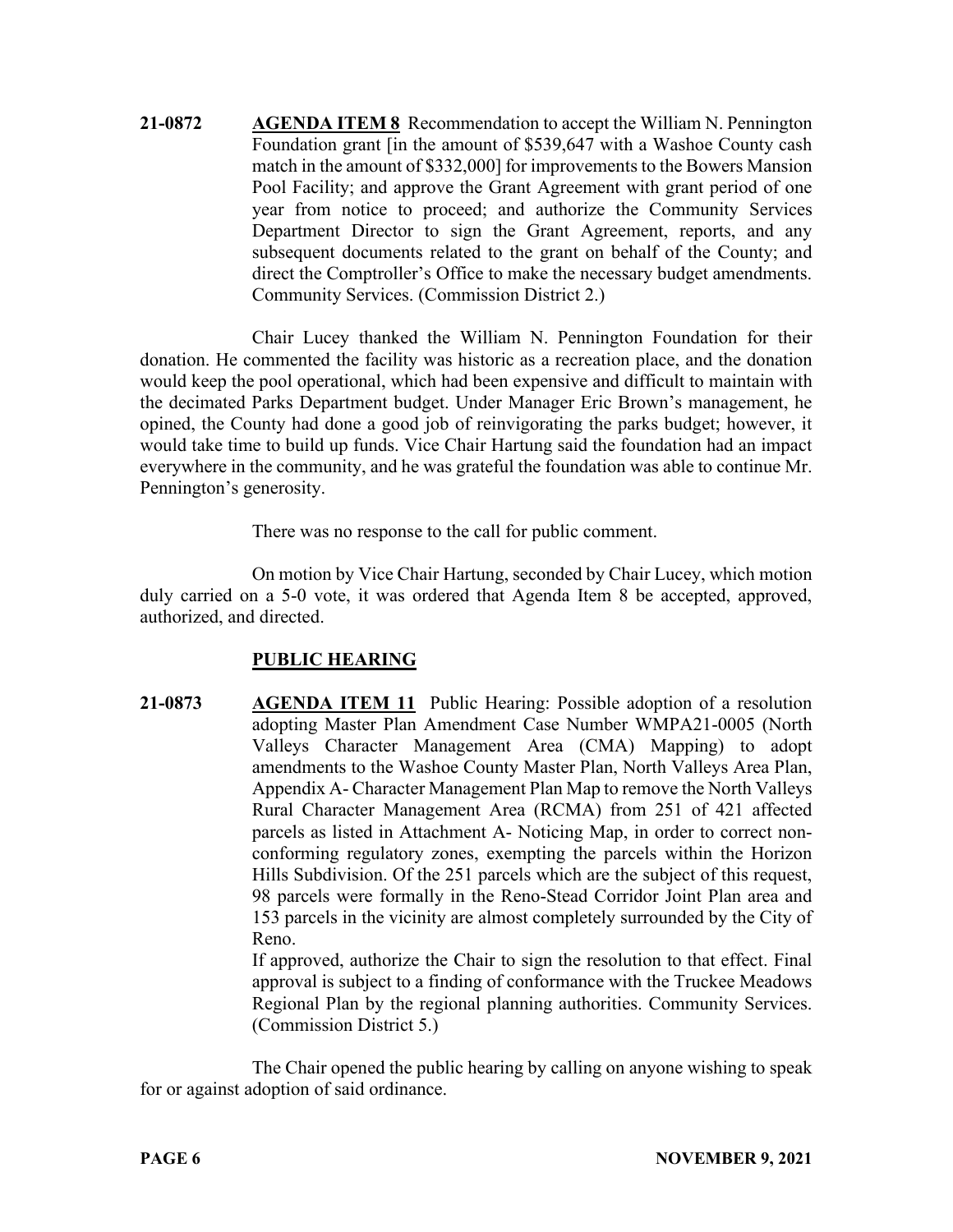Vice Chair Hartung applauded staff for bringing this matter forward and commented there were many non-conforming parcels in the County. He opined the parcels needed to be brought into conformance with the area plans.

Assistant County Manager Dave Solaro conducted a PowerPoint presentation, a copy of which was placed on file with County Clerk Jan Galassini, and reviewed slides with the following titles: Request; Background; Issue; Proposed Changes; Context-Regulatory Zones; Uses in CMA; Regional Context; Context-Regional Tiers; Proposed Changes; Recommendation; Possible Motion; and What is a CM.

Mr. Solaro said the recent update to the regional plan had released the Stead Joint corridor management planning area. While going through the ramifications of the update, staff found locations with non-conforming uses. He explained the parcels needed to be removed from the rural character management area to allow the community the ability to do things with their property they were currently unable to do. He stated the Planning Commission (PC) voted and it was unanimous that the matter move forward. The matter, he said, would move on to regional planning after the Board's action.

Commissioner Herman noted she did not see anything going back to rural; it was all going into the development of higher density. She said more population and building worried residents, especially given the limited amount of sewer capability in the area.

Mr. Solaro indicated current residents would not be affected. The changes would enable them to utilize their property in a different manner in the future. For example, he said, if someone sold their property, this change would allow the new property owner to provide conforming use. Without the changes, any future sale of the properties would require the non-conforming use.

Mr. Solaro felt the term character management area was often misconstrued within the community, noting it was hard for someone outside of the planning world to understand. He was hopeful things would be clarified for the community with the County's own master plan update. The parcels, he opined, were remnant parcels that should have been annexed into Reno. The parcels had overlays of different processes and policies because they had not been annexed into the city.

Commissioner Herman said she understood what Mr. Solaro was saying, but she felt people needed more explanation. Vice Chair Hartung asked what regional tier the parcels were in. Planner Daniel Cahalane replied the affected parcels were outlined in blue on the PowerPoint presentation, and they were mostly tier 2. Mr. Cahalane said these areas had the potential to develop up to 30 dwelling units per acre under the regional tier plan. Vice Chair Hartung asked whether the joining areas adjacent to these parcels were in Reno. Mr. Cahalane answered they were.

Vice Chair Hartung asked which about the tiers of the adjacent Reno parcels. Mr. Cahalane replied they were tier 1 and tier 2. Vice Chair Hartung said they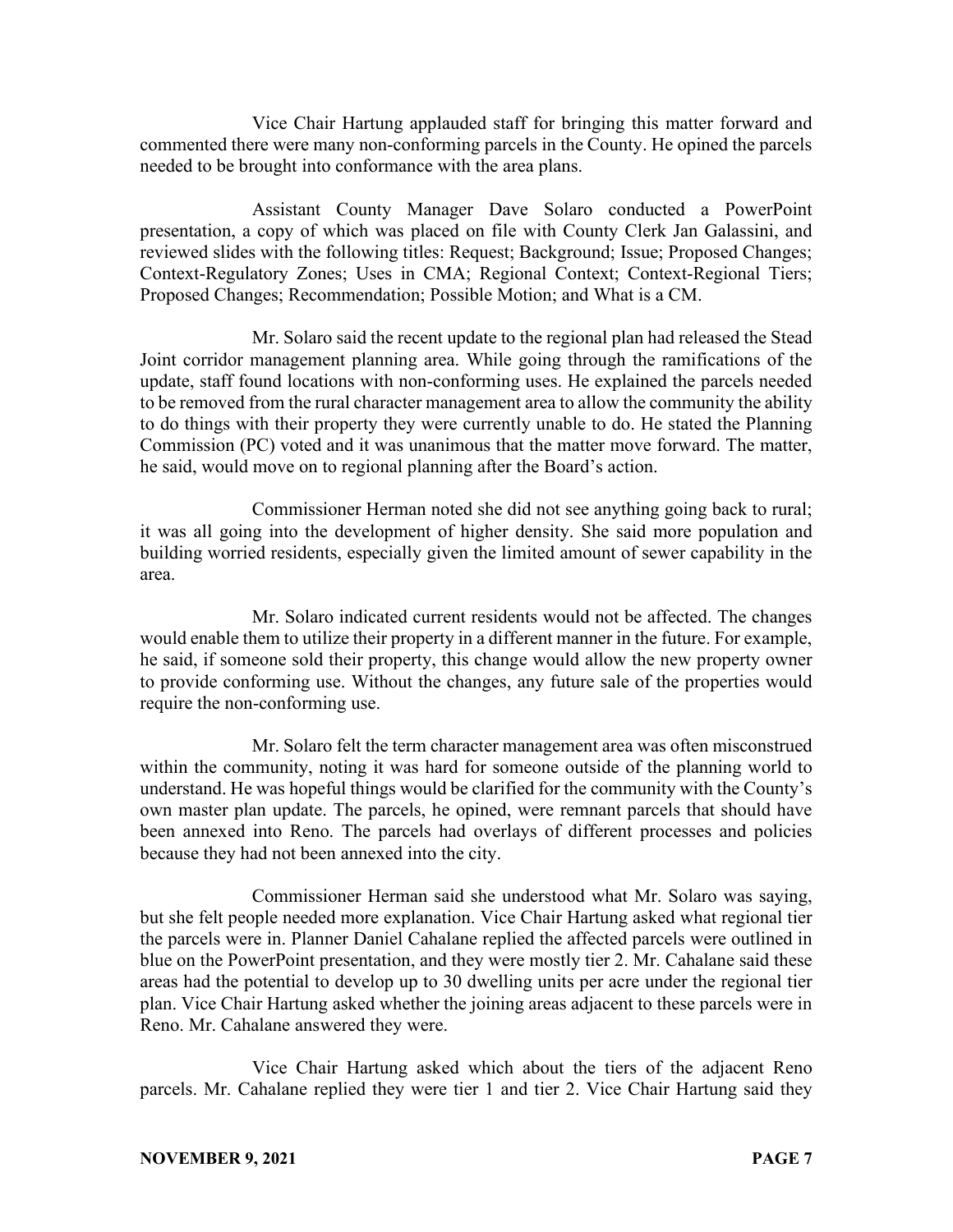could request a higher tier, such as tier 1, if they annexed themselves into the city. He asked what would happen if the parcels could not get sewer capacity once developed. Mr. Solaro replied the parcels could not get developed if they could not get sewer capacity.

On the call for public comment, Ms. Guillermina Redei said the quality of life for the current residents would be affected by the proposed changes, and she thought the history of the community made the area different from the rest of Reno. She spoke about a man who segregated this land into parcels and sold them to African Americans for cheap at a time when they were unable to buy land. She thought the sewage system and roads were not made for industrial or commercial use. She wondered how the changes would affect property taxes for residents.

Ms. Grace Blaylock commented the neighborhood had been quiet until warehouses were built, but recently residents had to deal with loud noises from warehouse construction. She recalled the wildfires two years ago and the complications due to the area only having one exit. She stated she did not want the community to be made into a commercial or industrial area. She said many residents were older people who had been there many years; they could not afford higher taxes and water bills.

Mr. Jack Prien commented he had been in the neighborhood since 1975 and thought the City of Reno had been trying to get them out of the area for years. He thought it was ridiculous that warehouses were being put in when, as of last year, there were 400 empty warehouses in Washoe County. The proposed changes, he opined, would cause more homeless and criminal problems than the County already had.

Ms. Helen Townsell informed the Board that residents had received pink notices from the County, much like eviction notices. She said her mother, who had lived in her home since 1952, called her in tears thinking she was being put out of her house. She recalled receiving a letter in 2011 from the County in which they apologized for the past treatment of residents in the area. She said the community was in the process of making some of the sites into historical buildings. She said she did not want the new changes, and she did not want anyone telling her what she could do with her property.

Mr. Allen Price had been a resident in the neighborhood since 1979. He found the notice from the County to be nerve-wracking, and he worried someone might come in and change his property. He wondered where he would go if he lost his property, adding he would be distraught if the proposed changes were made.

Addressing the public commenters, Chair Lucey said he understood their frustrations and concerns. He asked Mr. Solaro to confirm his understanding that any changes made to the character management area would not make it easier for annexation by the City of Reno. Mr. Solaro said the action would not change annexation laws. Chair Lucey asked whether the property owner had to petition to be annexed into the city. Mr. Solaro commented the fears he had heard from the community were that someone would come in and do this for them, but owners would have to be willing parties in whatever land transactions occurred.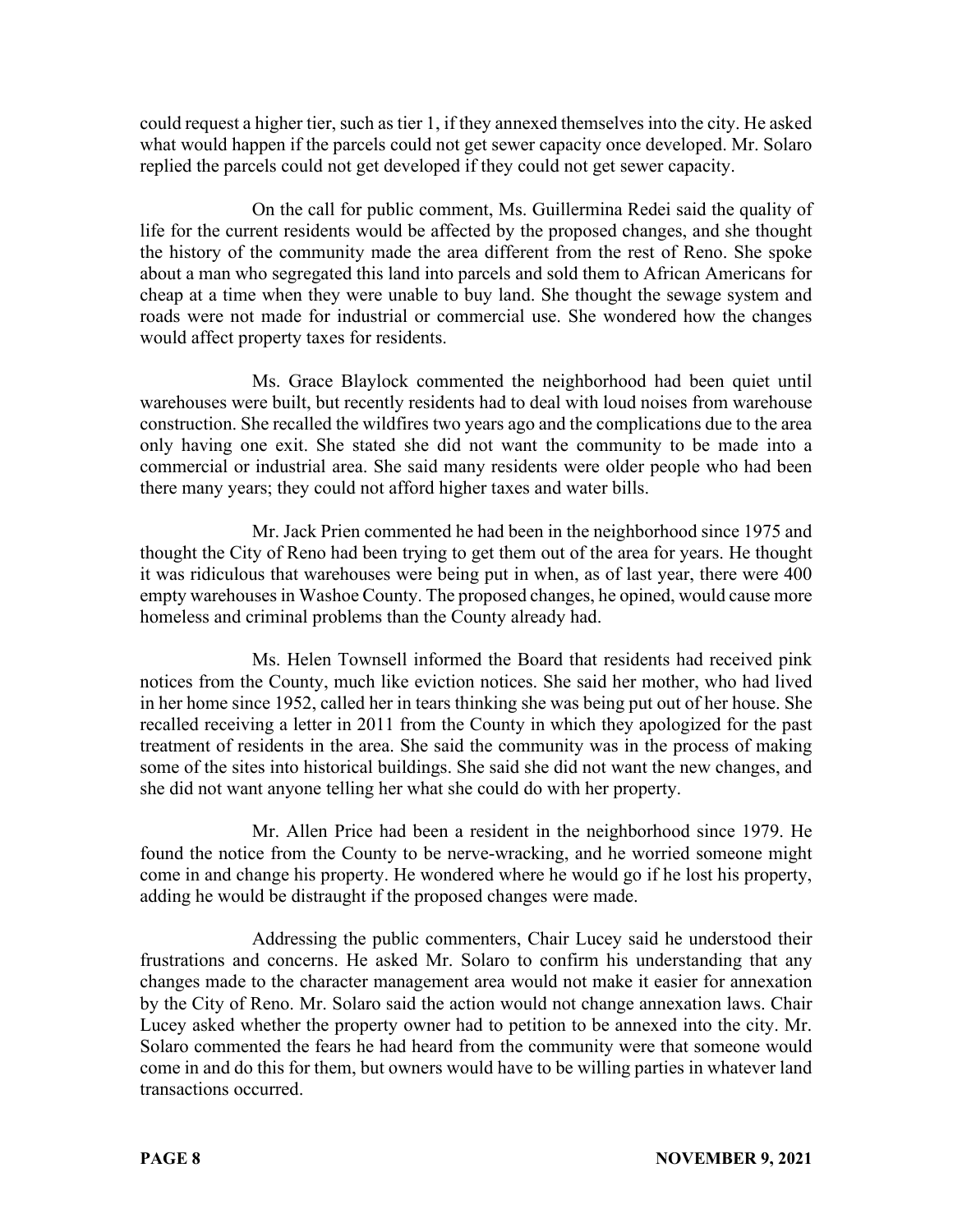Chair Lucey said the proposed changes were guidelines and policy changes that allowed certain things for the property owner, but it would not necessarily change the status of their properties or rights. Mr. Solaro replied that was correct. Chair Lucey commented this would give them the allowance to change if they chose, but it would not force them to. Mr. Solaro replied Chair Lucey was correct. Chair Lucey asked whether their current rights would be grandfathered to them until a sale occurred. Mr. Solaro answered the rights they currently had as a single-family residential community would stay, even with the proposed changes. He said the changes were policies that would be overlain on top of the property, which would allow the properties to come into conformance with Washoe County's plan.

Chair Lucey stated he wanted to convey the information in a way to better inform individuals of the process. Mr. Cahalane clarified there were character management areas within the master plan which dictated what regulatory zones were allowed. The regulatory zones were what set the specific use and subdivision regulations. He explained the County was trying to remove the character management areas in locations that were non-conforming because the original overlay was created in the past. He stated there would be no land use changes and the existing regulatory zones, which set the uses and entitlements, would not change. The only thing that would change was whether the regulatory zones were conforming or not.

Commissioner Jung asked which agency was responsible for sending the notices to homeowners. Mr. Solaro replied Washoe County sent the notices out pursuant to the noticing requirements under state law. Commissioner Jung thought the format could be changed to a more user friendly and less alarming format. She believed the issue was the confusion over how the message was communicated to residents.

Chair Lucey agreed with Commissioner Jung and mentioned the County's communication regarding noticing was not easy to read. He said the County needed to do a better job with noticing, because he had heard complaints about it in the past.

Vice Chair Hartung asked what the noticing process was. Mr. Cahalane said a courtesy notice was provided at the beginning of the process to let residents know when neighborhood meetings were. Three neighborhood meetings were held, two virtual and one in person. Additional noticing, he explained, was provided for the PC meeting and the Board of County Commissioners meeting. The master plan amendment notice was provided in accordance with state law. His phone number and email address were given to residents, and he got back to them as he received information. He thought communicating something complex in writing was difficult, as opposed to the public outreach meetings that were offered.

Vice Chair Hartung asked whether anyone would be evicted by the County. Assistant District Attorney Nathan Edwards replied no. Vice Chair Hartung asked whether taxes would be changed or affected. Mr. Edwards did not think they would because the use was not changing. Vice Chair Hartung asked whether the analysis would change on the existing residential properties. Attorney Edwards said it would not as he understood it.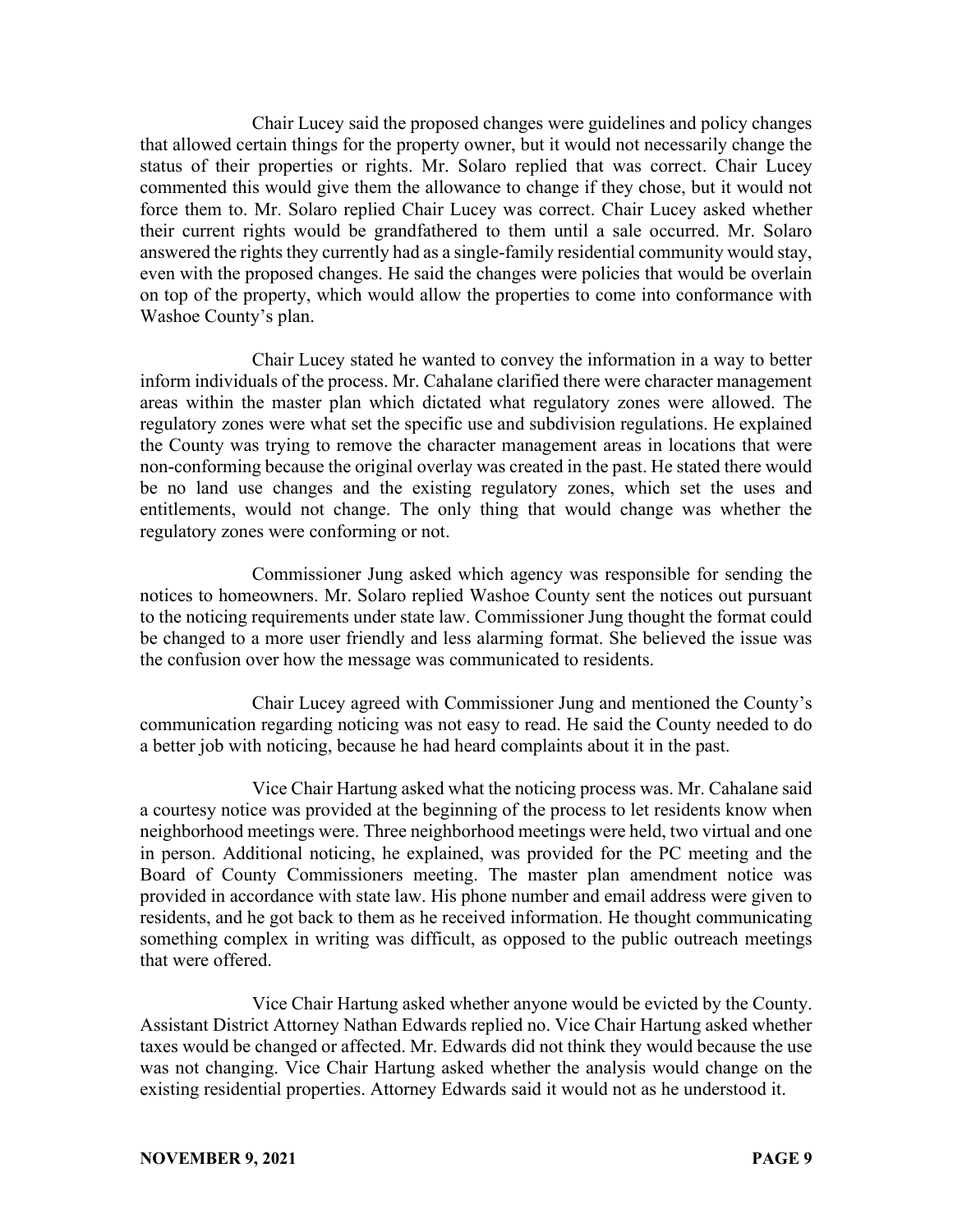Vice Chair Hartung commented he was familiar with the area because he lived there at one time. He believed industrial zoning was far less invasive because it would not add homes that brought residential traffic. He thought industrial development brought jobs and revenue to the valley. He asked how the PC had voted. Mr. Solaro responded it passed unanimously. Vice Chair Hartung said his understanding was the matter would go to regional planning for a conformance review and, if found in conformance with the regional plan, it would go to ratification at the Regional Governing Board. Mr. Solaro responded that was correct.

Commissioner Herman agreed with Commissioner Jung regarding the notices, and she thought residents were unaware of what they were being noticed about. She felt there was no guarantee taxes would not go up; taxes usually went up when things changed on properties. She pointed out grading was happening in the area and thought more improvement could happen, which would cause more expenses. She thought there should be a second chance at meetings to make residents feel more at ease with changes.

Mr. Edwards asked how many notices were sent out for the meetings. He thought it was important for the Board to have a count of the notices sent. Mr. Cahalane responded 376 notices went out for the Board of County Commissioners meeting and 540 notices went out for the PC. Horizon Hills was dropped from the affected area between the PC and Board of County Commissioners meetings. Vice Chair Hartung felt the matter had gone through the public process and was vetted by the PC.

On motion by Vice Chair Hartung, seconded by Chair Lucey, which motion duly carried on a 4-1 vote with Commissioner Herman voting no, it was ordered that agenda item 11 be adopted and approved. The Resolution pertinent to agenda item 11 is attached hereto and made a part of the minutes thereof.

**21-0874 AGENDA ITEM 12** Presentation by Washoe County COVID-19 response Incident Commander Dave Solaro on COVID-19 Delta variant data and information in Washoe County to include an update on impacts, vaccination status, State Directives in place, and general information for the community. Manager's Office. (All Commission Districts.)

Mr. Solaro conducted a PowerPoint presentation, a copy of which was placed on file with County Clerk Jan Galassini, and reviewed slides with the following titles: Current COVID by the numbers (4 slides); Current Vaccination status in our community; Masking rules in Washoe County; Tips for our community; and How to use the COVID Risk Meter.

Mr. Solaro commented the risk meter went down to the high range in October but had since jumped back into the very high range. He thought it would be interesting to see what the State did with their dashboard now that children ages 5 through 11 were being vaccinated. While staffing was still a concern for the months of October and November, he mentioned it was not necessarily COVID-19 (C19) related impacts but also standard uses of the hospital. He said staffing issues in hospitals were a nationwide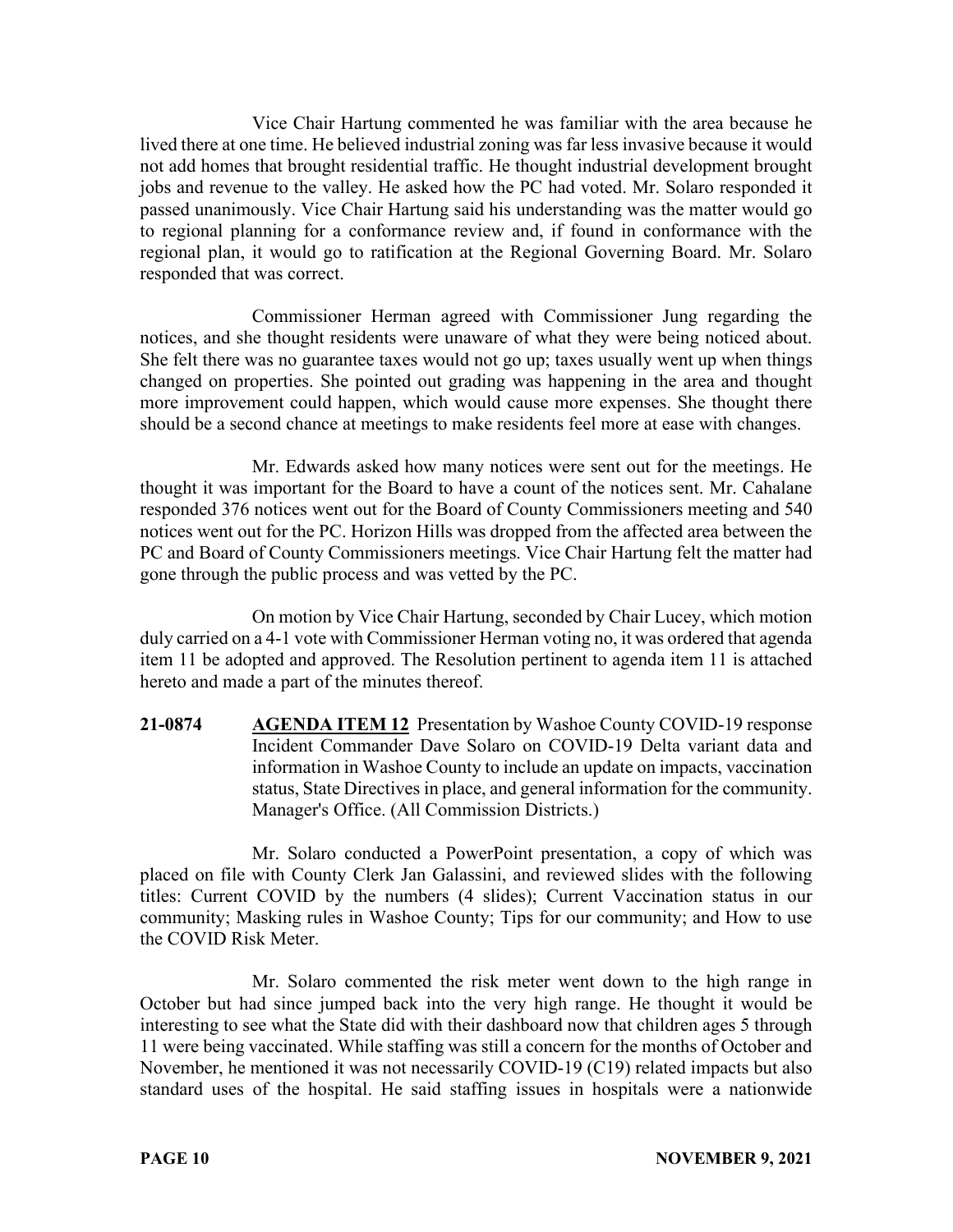problem; however, the hospital association was not too concerned about C19 staffing issues.

He stated the County was averaging 1,300 first vaccine doses a week. He recalled boosters were approved in September by the Food and Drug Administration (FDA) and the Centers for Disease Control and Prevention (CDC), and he noted the large increase in the number of booster doses since then. He encouraged the unvaccinated to consider getting the vaccine. He said Washoe County had no say in the masking requirement; it was a governor directive based on CDC transmission levels. He commented Washoe County was still in the elevated range, and the mask mandate would remain in place until the County was below 50 cases per 100,000 people for two consecutive weeks. He summarized the best plan was to continue to vaccinate and wear masks.

Commissioner Jung asked why the community did not receive localized outbreak information like other states did. Mr. Solaro recalled that during the latest surge, contract tracers focused on school-aged children in an effort to keep schools open. While going through the disease investigation, he explained, the data was skewed because it went towards events children frequented. There was not a clear pattern to pinpoint business types that would help determine if one type of activity was riskier than another.

Commissioner Jung said the County had been working on revamping their events to make sure locals felt they had a place at them. She received information that different demographics had been spending their money in the Bay Area due to their vaccination requirements and a higher compliance with mask mandates. She thought the Board needed to find a way to communicate to the public that the best practices were being followed and people should feel safe to eat in Washoe County.

Commissioner Jung was concerned about the amount of recreational money the County was losing because people did not feel safe, and she thought something should be done to increase vaccinations to allow people to carry on with their quality of life. If the case numbers went down, she thought, the data would be more manageable and the County might be able to keep the public more informed. She felt the chair, Mr. Solaro, and the district health officer had the most difficult jobs in the County during the pandemic, and they had been on top of delivering crucial information to the public. She stated she would not be at any indoor public meetings until Washoe County was back in the moderate transmission rate.

Commissioner Hill asked whether booster shots were open to the general public. Mr. Solaro responded boosters were recommended for people 65 years of age and older or those 18 years of age or older who worked with high-risk populations or had underlying health conditions. He relayed that Pfizer recently provided information to the FDA related to boosters for the public, and that process would continue over the next three to four weeks.

Commissioner Hill mentioned she heard from parents who were having issues with availability of vaccines for their children between the ages of 5 and 11. She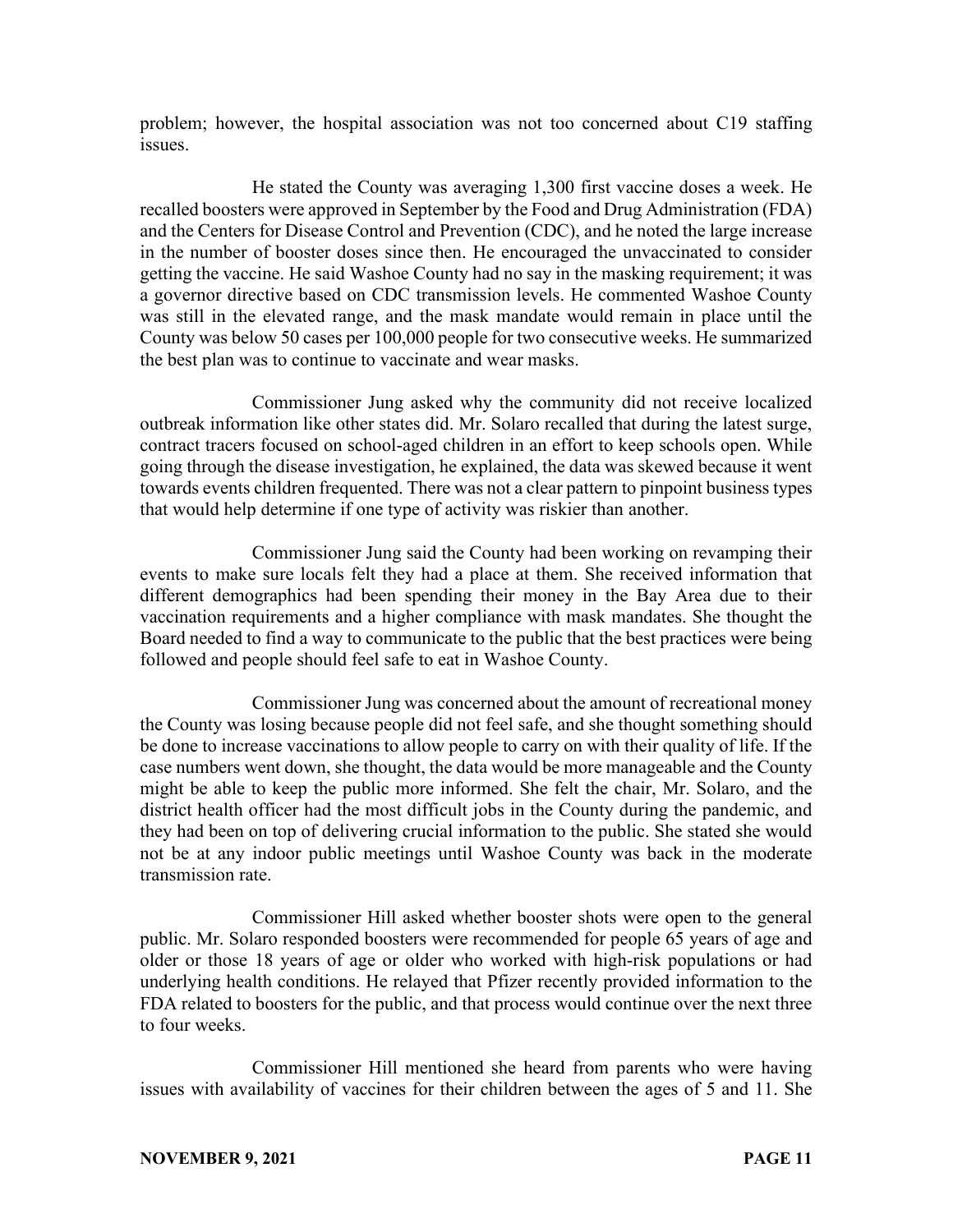believed a reduction in cases would be seen with the vaccination of children as they were part of the spread issue. Mr. Solaro said another health clinic for 5- to 11-year-olds would be held at the Health District that weekend, and pediatricians also provided them, but he thought they were fully booked with vaccine appointments. He reported the Health District had been working with the State to get more pediatric doses to the community. He believed Renown was planning future pediatric clinics.

Commissioner Jung asked about the barriers to providing pediatric vaccines on Sundays and holiday breaks. She received calls from parents asking where they could get the vaccine for their children, and she thought the process needed to be accelerated if demand was there. She opined parents were dependent on the school infrastructure to be able to work to take care of their families.

Chair Lucey commented the allocation need for the pediatric vaccine was limited and Washoe County was trying to get allocations as quickly as possible for any interested individuals. He suggested meeting with Mr. Solaro and Manager Eric Brown to discuss potential staffing for after-school appointments. He knew there were suggestions for potential pod vaccination events at schools, but there were legal issues that needed to be explored before they could happen. He noted allocation was an issue and the County was in the same position as last February when the vaccine first came out. He spoke about his personal experience with exposure to C19 and reminded everyone the vaccine would not prevent a person from getting C19, but it would help with recovery and boosting the immune system.

Regarding Commissioner Jung's comments on infrastructure, Chair Lucey mentioned his concerns about parents having to take extra time off work due to the long waiting periods for tests. He said hospitals were conducting testing through their own lab, and he asked where the Health District sent their testing. Mr. Solaro replied the tests went to the State Public Health Lab at the University of Nevada, Reno. He thought masks could be inhibitory towards individuals and opined the mandate did not adequately address the needs of the community. He believed the vaccine was important to get to a status of herd immunity as C19 was not going away.

Chair Lucey voiced his frustration that the transmission rate requirement by the governor was 8 percent while the CDC requirement was 5 percent. Mr. Solaro believed the CDC requirement was a transmission rate below 50 per 100,000 of the population. He thought that would be equivalent to a positivity rate below 5 percent, but he would investigate the matter and provide that information in the next update. That transmission threshold would need to be reached for two weeks before the mask mandate would be removed. The current number, according to the dashboard, was 211 per 100,000.

Chair Lucey said Washoe County was experiencing several respiratory diseases, including pediatrics respiratory syncytial virus (RSV). He asked whether there had been studies on people with the vaccine titers who contracted RSV or influenza, and he wondered about the impact on polymerase chain reaction testing. Mr. Solaro said he would have to consult someone on that matter.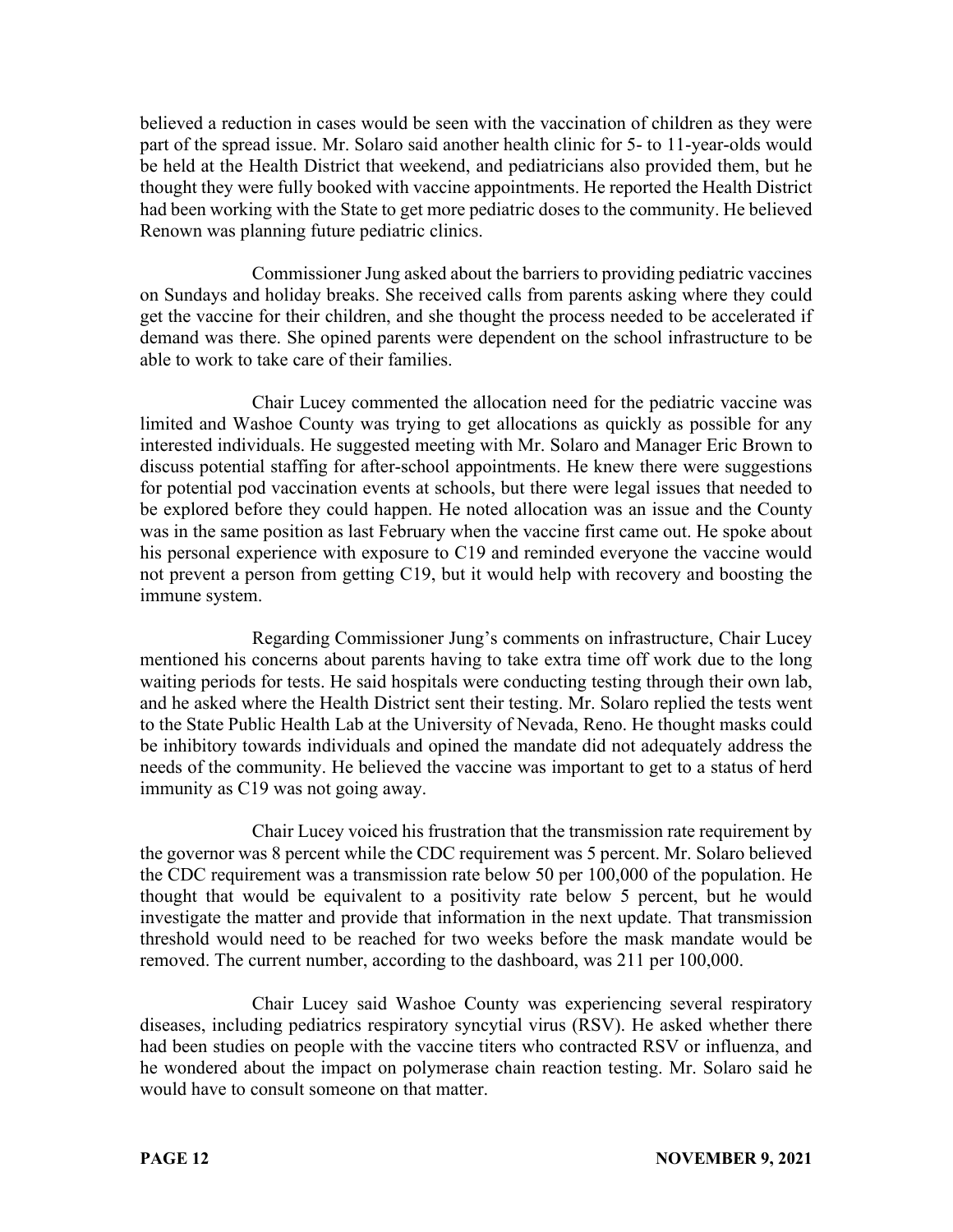Chair Lucey commented he received calls from people who were still very concerned about C19, and he wondered if people were being provided enough data to move forward. He said the vaccination rate exceeded his expectations, but it was a challenge to relay the information to people so they felt safe. He opined there were people who got sick and did not take the test because they did not want to contribute to the positivity rate.

Chair Lucey pointed out San Francisco might be stricter with their vaccine verifications, but those were not statewide and California did not have the mask mandate Washoe County had at the state level. He felt Washoe County still had an influx of visitors. He noted he had not seen any pediatric deaths in the recent months and attributed that to the mask mandates. He asked Mr. Solaro to confirm that information. Mr. Solaro replied he would investigate the matter and follow up with that information.

Mr. Solaro addressed the struggle in the community as some of the population was taking C19 very seriously and others were not. He thought it was best to provide data for people to make their own informed decisions. Addressing Commissioner Jung's point, he said it was equally easy for San Francisco residents to travel here as it was for Washoe County residents to travel to San Francisco.

Chair Lucey noted the September average daily rates and occupancy rates continued to rise, which showed Washoe County was seeing aggressive tourism. He felt the community looked to the County for leadership and direction, and the County was not providing constructive data because they were unable to convey it to the public. He thought a step needed to be taken to make sure people felt comfortable within the community. How they chose to live their life, he explained, was not something he would decide, but he wanted to be sure they were given every resource available to make educated decisions. For people to make informed decisions, they needed to be provided with every piece of information, and not just numbers.

Vice Chair Hartung asked for clarification on the percentages of new cases. Mr. Solaro replied the equation was complicated, acknowledging this disparity between the test positivity percentage and the percent of the population with C19. Chair Lucey said the number of actual tests performed was missing. Vice Chair Hartung agreed with Chair Lucey's previous point that not everyone with C19 was being tested, and he thought that influenced the accuracy of the numbers. He said it was interesting that a mask had to be worn everywhere but could be taken off inside a restaurant. He expressed his frustration over the local plan the Board created which the governor never allowed them to follow.

**21-0875 AGENDA ITEM 13** Pursuant to Article 4, Section 12 of the Nevada Constitution and NRS chapter 218A, recommendation to nominate a qualified individual to be considered to fill a vacancy in Nevada Senate District 16, comprised of portions of Washoe County and Carson City, recently vacated by Benjamin Kieckhefer, for the remainder of his term to expire upon the swearing in of the successful candidate at the next regular election in 2022. The list of possible nominees is as follows: Melissa T Clement, Jessica Glover, Rew Robert Goodenow, Steven Guerrazzi, Ronald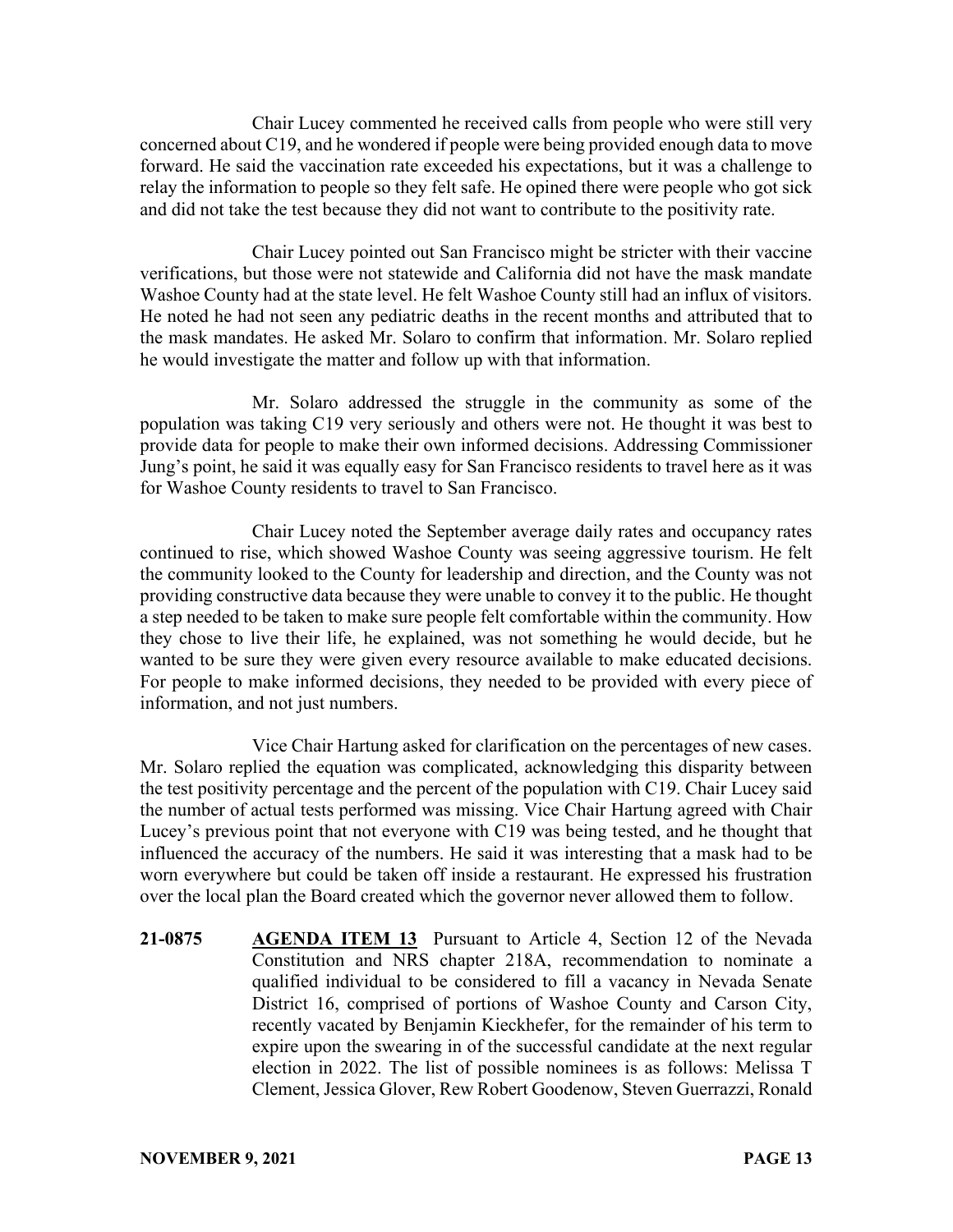W Haslem, Lisa Krasner, Maxine Nietz, Heidi Palmer, Larry Peyton, Tracy Dawn Smith, Donald Tatro, Jeffrey Thiede and Robert L Weise. Manager's Office. (All Commission Districts.)

Government Affairs Liaison Jamie Rodriguez stated the following applicants requested that they be withdrawn from consideration: Mr. Ronald Haslem, Ms. Heidi Palmer, Mr. Larry Payton, Ms. Tracy Dawn Smith, and Mr. Jeffrey Thiede. She mentioned staff could not verify Ms. Jessica Glover's eligibility based on the address she provided. She listed the applicants by the order they signed in pursuant to the process outlined to the applicants: Mr. Rew Robert Goodenow, Ms. Lisa Krasner, Ms. Melissa Clement, Ms. Jessica Glover, Mr. Donald Tatro, and Mr. Robert Weise. Two additional applicants, Ms. Maxine Nietz and Mr. Steven Guerrazzi, had not yet signed in.

Chair Lucey expressed appreciation for the six applicants present in Chambers, saying they would each be given three minutes to share their qualifications, their understanding of the position, and why they wished to serve in the Senate District 16 (SD16) seat. The Board would then be allowed to ask follow-up questions. The intent of this item was for Washoe County to decide which individual they felt was the best to represent SD16 for the following 14 months. He asked for cell phones to be silenced. Once he finished explaining the rules, Chair Lucey continued, staff would lead the candidates to a private room where they would remain until they were called. Once a candidate spoke, they were welcome to stay in Chambers. He mentioned no interviews would be conducted via the Zoom application, though two commissioners were attending the meeting by telephone.

Chair Lucey invited Ms. Glover to the podium and asked about her current residence. It was determined her address was not within the district and she was not eligible as a candidate. Ms. Glover indicated she would be moving, but Chair Lucey explained applicants would have needed to reside in the district for 30 days to be eligible.

Mr. Goodenow spoke about his love for Nevada, saying he hoped his two grandchildren would come to love it like he did. He emphasized the importance of redistricting, saying they needed someone well qualified to participate in the process. He said he represented a variety of businesses as an attorney over the past 30 years and donated his time and legal expertise to local public governance causes. He listed his service as parliamentarian for the local Republican party, general counsel for the state party, and as a delegate at the national convention where he served on the platform committee. He provided a history of the boards he presented to and cases he argued throughout the state, including one that resulted in the process for the second congressional district election. He felt the right candidate needed the ability to start immediately and understand constitutional requirements. He mentioned some examples of his involvement in the community.

Vice Chair Hartung disclosed he had a personal relationship with Mr. Goodenow as the candidate's son dated his daughter in high school. He asked why Mr. Goodenow considered himself the best candidate. Mr. Goodenow believed this was a unique appointment, adding he did not see this as an opportunity to advance his political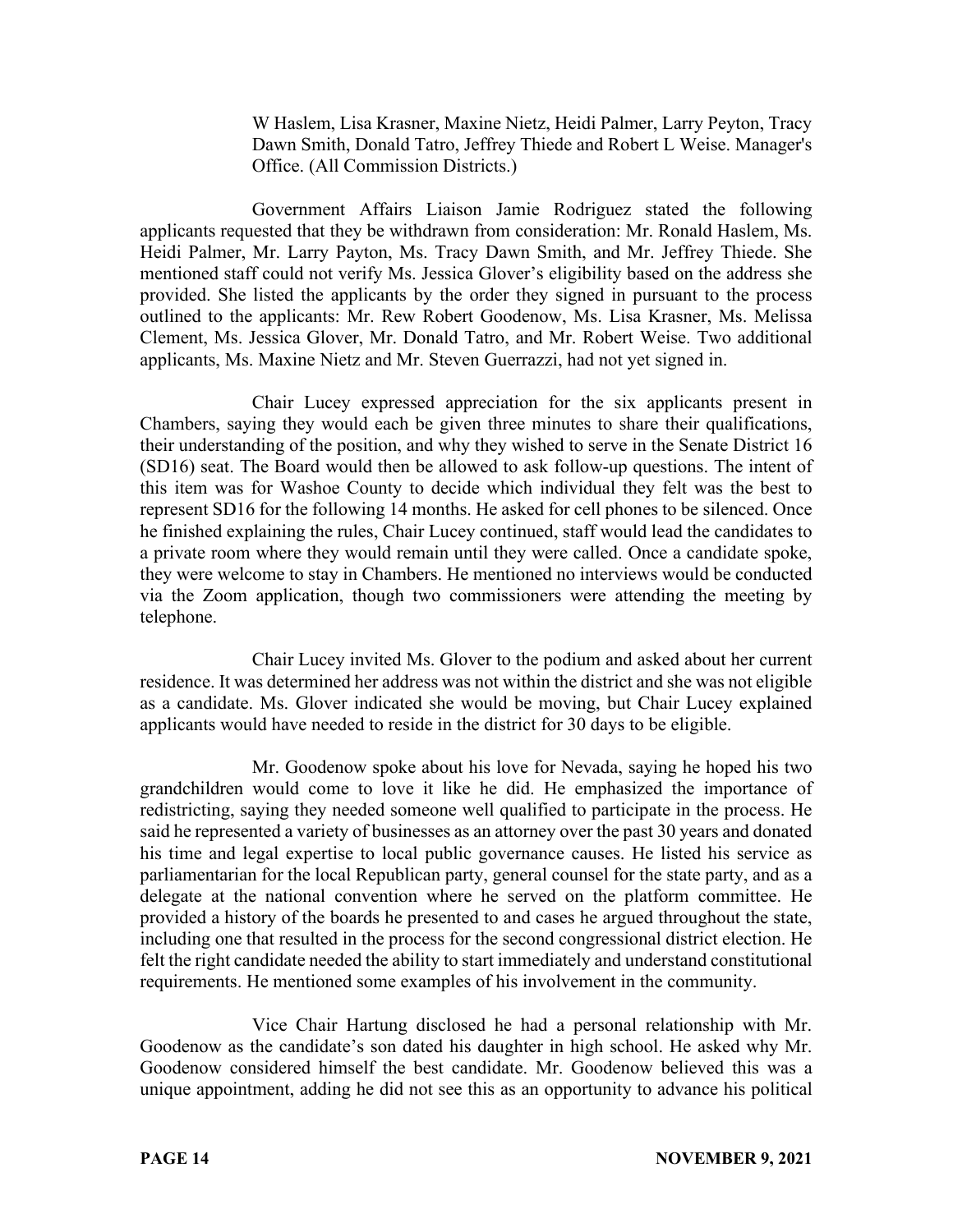career. He felt northern Nevada needed someone who argued tough cases against people who did not agree with them, not someone with a compromising legislative point of view. Additionally, they needed to be able to understand Supreme Court decisional law as well as State and election law, and they needed the ability to think on their feet. He felt the right candidate had to be able to understand complex facts and use the new computer software the State bought to address redistricting. He summarized he could do the job better than the other candidates.

Chair Lucey stated he had interacted many times with Mr. Goodenow, who he described as a strong advocate for the community. He inquired about Mr. Goodenow's understanding of the legislative process, asking if he had participated in or observed a special session. Mr. Goodenow said he had never been a legislator, though he was a former president of the State Bar Association and had also acted as an unpaid lobbyist. He remarked he had participated in writing legislation and was one of the lawyers who wrote the state's Limited Liability Company Act. He was hired and later rehired by the secretary of state to work in connection with that. He cited his work with Senator William Raggio's office in drafting legislation that led to the caucus system as an example of his work relevant to the legislative process. He added that he advised elected officials regarding election law.

Ms. Krasner introduced herself as the sitting assemblywoman for Nevada State Assembly District 26, having served on the 2017, 2019, and 2021 legislative sessions. She stated she was currently an adjunct professor who taught courses on the United States and Nevada Constitutions, as well as an unpaid lobbyist. She listed a number of boards and commissions on which she sat, adding she had a doctorate in law and a bachelor's degree. She opined being a Nevada legislator was a full-time responsibility and she said she was good at what she did. She said the candidate needed to be accountable to the people with extensive legislative experience and have knowledge of the law and budgets. She said she was the only applicant with all those qualifications and could begin working immediately. She indicated she was the only candidate with redistricting experience and was uniquely qualified to serve during the special session and on interim committees. She asked the Board to choose the most qualified person and, as the most qualified, she said she would fight for the people of SD16.

Chair Lucey stated Assemblywoman Krasner's experience spoke for itself as she had been a representative for years.

Ms. Clement said she was a 40-year resident of Washoe County and a graduate of Reno High School and the University of Nevada, Reno. She spoke about the frustration of people who felt like they had no representation and about how the commissioners' hands were tied by many decisions made by the governor. Her goal in applying for the seat was to return to a three-branch system of government, meaning the Legislature should make decisions about suicide funding and the judiciary should also provide input. She thought one person should not make all medical decisions, tell people how to raise their children, or fix education problems. She acknowledged redistricting was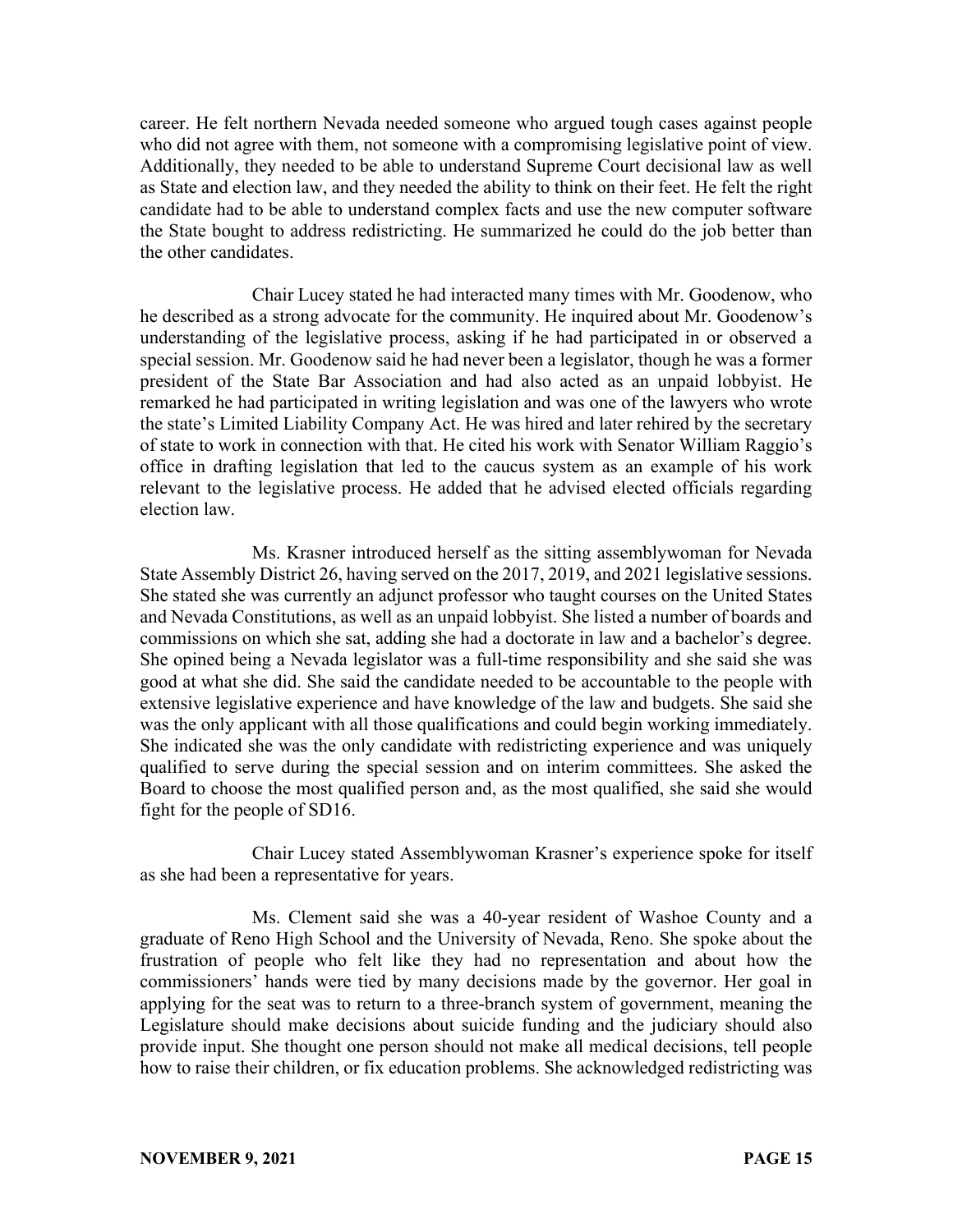important, but those decisions had already been made. She felt factors other than race needed to be considered.

Vice Chair Hartung asked Ms. Clement why she felt she was the best candidate and how she would approach the distinct needs of the two different communities. She responded Carson City was geographically closer to her. She thought she was the best candidate because she moved here as the third-generation member of a mining family. She had lobbied at the State Legislature since she was 20 years old and had relationships on both sides of the aisle. Selecting her would not require the selection of another assemblyman to take her place. Even though the session would only last a week, she said she would use the position for fifteen months for residents of Carson City, Incline Village, and Washoe County. She planned to host open house events to gather input from SD16 residents to leave Nevada a better place for her children and grandchildren.

Chair Lucey pointed out that Ms. Clement acted as a lobbyist for Nevada Right to Life, for which she was also the current executive director. If appointed to the SD16 seat, he stated, she would not be able to lobby for 12 months after her term ended. Ms. Clement responded that Assemblywoman Jill Dickman looked into this for her, and if that were to happen, Ms. Clement would only operate as an unpaid lobbyist. Chair Lucey asked whether she had ever participated in any special legislative sessions. Ms. Clement answered she participated remotely in the last special session and had attended in person many years prior. She stressed she was aware of the process. Responding to another query, she said she had no intent to run for re-election, which would free her up to continue advocating without having to worry about campaigning.

Mr. Tatro stated he spent nearly all his life in the district, and he would do all he could to fulfill the obligations of the office. He said he would draw on his experience in the United States Senate where an understanding of federal, state, and local parliamentary procedure was required. He spoke about working with current legislators to help build new homes to give all Nevadans access to housing. Other issues on which he worked with legislators included modernizing regulations and increasing solar usage. He said his position as sales manager with Northpointe Bank gave him an understanding of the consequences of legislation at all levels of government. He listed some of the community activities he participated in as well boards and commissions on which he sat. He noted his active relationships with present officials and staff would be a benefit during the redistricting session and the remainder of the term.

Chair Lucey thanked Mr. Tatro and said he clarified any questions the Board might have.

Mr. Weise expressed concern about the outcome of the special legislative session, saying he felt he could do the best job for the citizens of Washoe County. He said he was a 60-year County resident who represented Washoe County in a number of capacities including in the State Legislature and as a four-year Army veteran. He thought they would not vacate Assembly District 26's seat, making him the most experienced politician with legislative experience. He said he served three terms in the State Legislature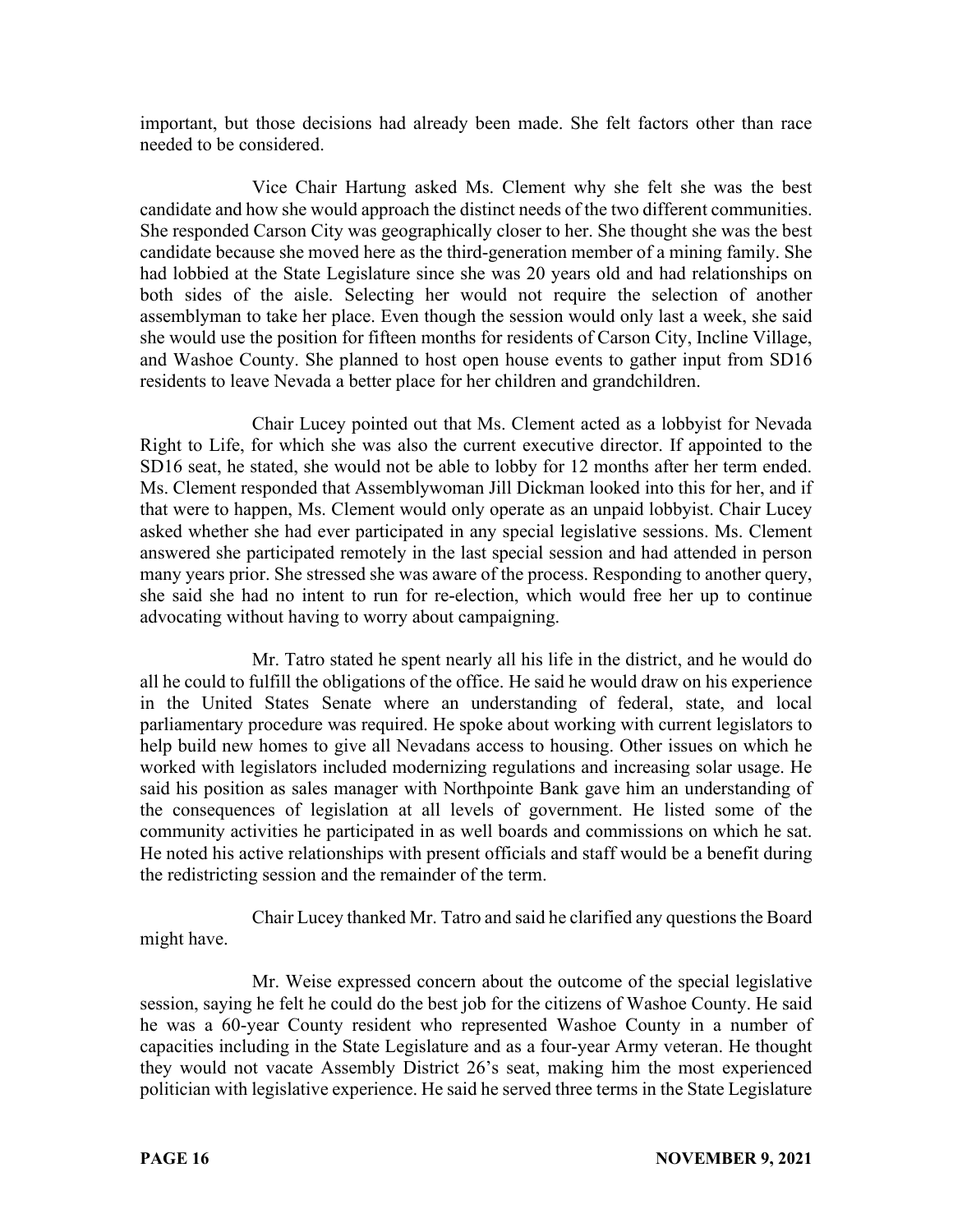as well as on the Interim Finance Committee, though he would not run for re-election. He believed southern Nevada would be aggressive in moving the sphere of influence from northern Nevada to the south. The session would begin in a week, so he felt the candidate needed to be seasoned to craft the best possible outcome. He spoke about some of the potential concerns with redistricting, particularly in southern Nevada, emphasizing the importance of gaining the support of Republicans and rural senators. He pointed out Carson City unanimously voted for him, and he received the endorsement of Senator James Settelmeyer. He asked for the Board's confirmation.

Chair Lucey asked whether Mr. Weise participated redistricting sessions when he was in the State Legislature. Mr. Weise replied he was elected in 1975, 1977, and 1979, but redistricting occurred at the beginning of the decade. He spoke about a bill he introduced regarding redistricting. He confirmed he participated in the 1979 special legislative session about the Tahoe Regional Planning Agency as a legislator and he was aware of the process for a special session. Chair Lucey asked about Mr. Weise's recent interactions with the Legislature. Mr. Weise responded he lobbied as a director for First Interstate Bank on banking issues and on behalf of Harvey's Casino on special interest issues. While he had not participated in recent sessions, he pointed out the process had not changed and he had been in contact with all major lobbyists over the prior month. He felt he was fully qualified to begin immediately.

Chair Lucey said public comment would be heard and the Board would then deliberate, at which time the voting process would take place. He explained how the vote would be taken.

On the call for public comment, County Clerk Jan Galassini said she received four emails: one from Mr. Neil Rombardo in support of Mr. Tatro, one from Mr. Tom Dunn in support of Ms. Krasner, one from Mr. Roger Edwards in support of Ms. Clements, and one from Ms. Mari Hutchinson in support of Mr. Tatro.

Chair Lucey noted he received over 100 emails in support of Ms. Clement, Ms. Krasner, Mr. Weise, and Mr. Tatro. He expressed appreciation for their commitment to the community. He noted a good portion of SD16 was within Commission District 2, and the Senate district was responsible for over 150,000 individuals. He pointed out Senator Kieckhefer would have termed out anyway, so it was up to the people to select who represented them.

Chair Lucey said each applicant was capable of representing those constituents as well as the entire state. He listed his specific requirements for the candidate: that they reside in Washoe County since 62 percent of SD16 was in Washoe County; that they have a strong understanding of the needs of the business community; that they understand the legislative process; and that they were not currently in office. He said the special session about redistricting would be difficult and the Board would not have time to send out applications. He acknowledged Ms. Krasner had a strong argument for the position since she would be a strong advocate, but he did not want to lose strong representation in the Assembly by moving her to a different house. He felt connectivity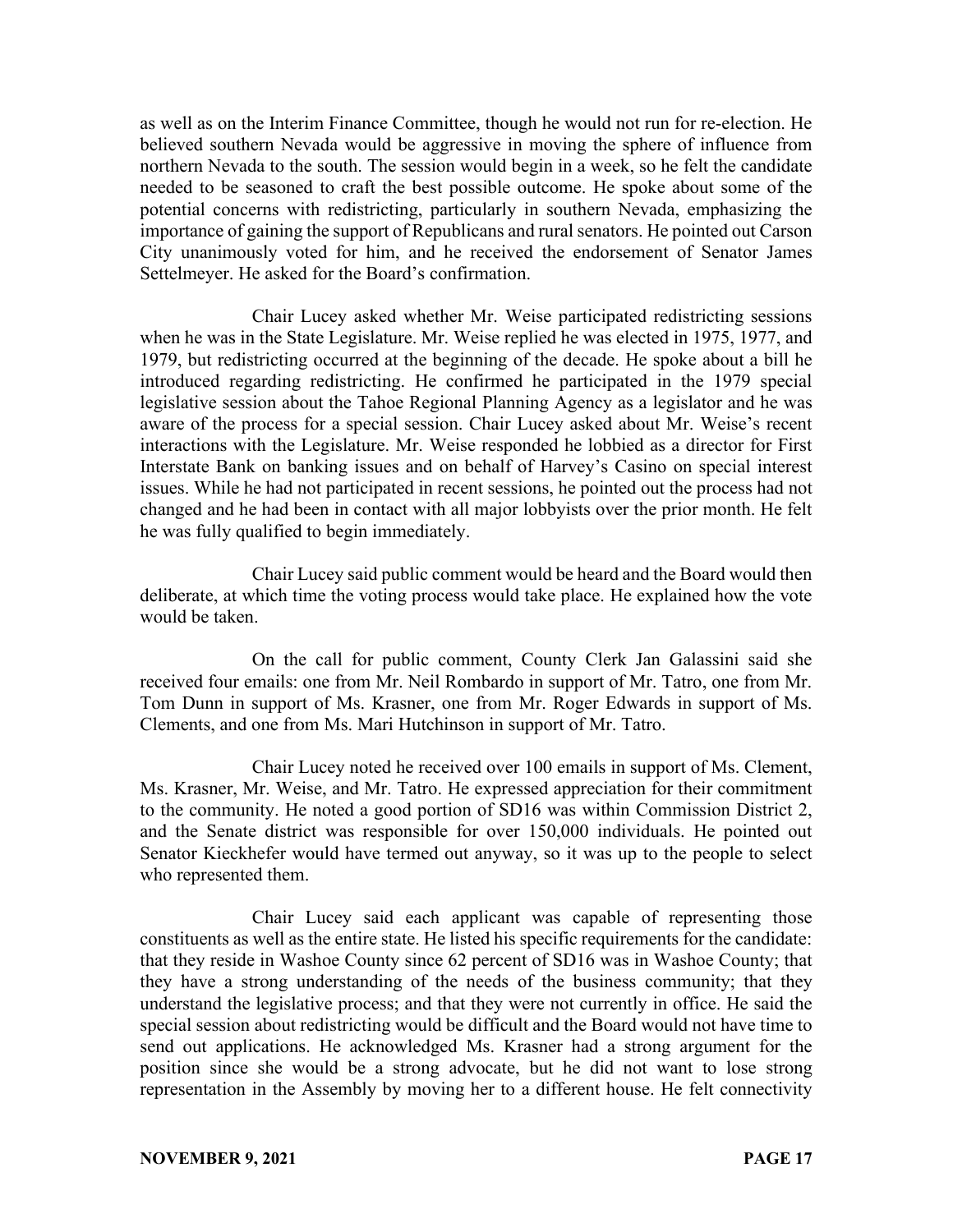was a large portion of the decision; sending a divisive individual would not be a benefit. He admitted much of the process would be predicated on decisions made by southern lawmakers, but it appeared to him that SD16 stayed the same, if not gaining more representation from Storey County.

Vice Chair Hartung stated this was a difficult decision. He listed each of the applicants, what he felt their greatest assets were based on their interviews, and any fears he had about their capability to do the job. He said he was ultimately prepared to make a decision.

Commissioner Herman praised the chair and the vice chair about their comments. She felt each candidate was a great example of the County's citizenry. She indicated it was a difficult choice, but she was ready to vote. Commissioner Jung thanked everyone who applied including Ms. Glover, saying it was not easy to give a three-minute pitch. Commissioner Hill added her gratitude, saying she was impressed by what they had done for the state and the community.

The ballots were distributed, filled out, and collected. Ms. Galassini read the results: Chair Lucey voted for Mr. Tatro; Vice Chair Hartung voted for Mr. Tatro; Commissioner Herman voted for Ms. Clement; Commissioner Jung voted for Mr. Tatro; and Commissioner Hill voted for Mr. Tatro. Chair Lucey indicated Mr. Tatro would move forward as the applicant for Washoe County and would be confirmed the following day in a joint meeting with the Carson City Board of Supervisors.

On motion by Vice Chair Hartung, seconded by Chair Lucey, which motion duly carried on a 5-0 vote, it was ordered that Don Tatro be Washoe County's nominee to fill the vacancy in Nevada Senate District 16.

Mr. Tatro thanked the Board for its support and said he would do his best to represent the district in the upcoming session.

# **21-0876 AGENDA ITEM 14** Public Comment.

Ms. Valerie Fiannaca felt the COVID-19 (C19) vaccine should be referred to as a flu shot and said there was distrust of it for a number of reasons. She thought debate was healthy yet she had been banned from a social media site for posting a screenshot of the Centers for Disease Control and Prevention's website. She spoke about the threat of job loss and told a story about a librarian scolding a child for wearing a mask improperly.

Mr. Wayne Gordon expressed consternation that the Board thanked veterans for freedoms then spoke about C19, which he felt involved taking away freedoms. He insisted there were no laws on C19, yet masks were enforced. He said some people wanted the freedom to take ivermectin or hydroxychloroquine, but doctors could not prescribe them. He claimed millions of people were coming across the border, many of whom had C19.